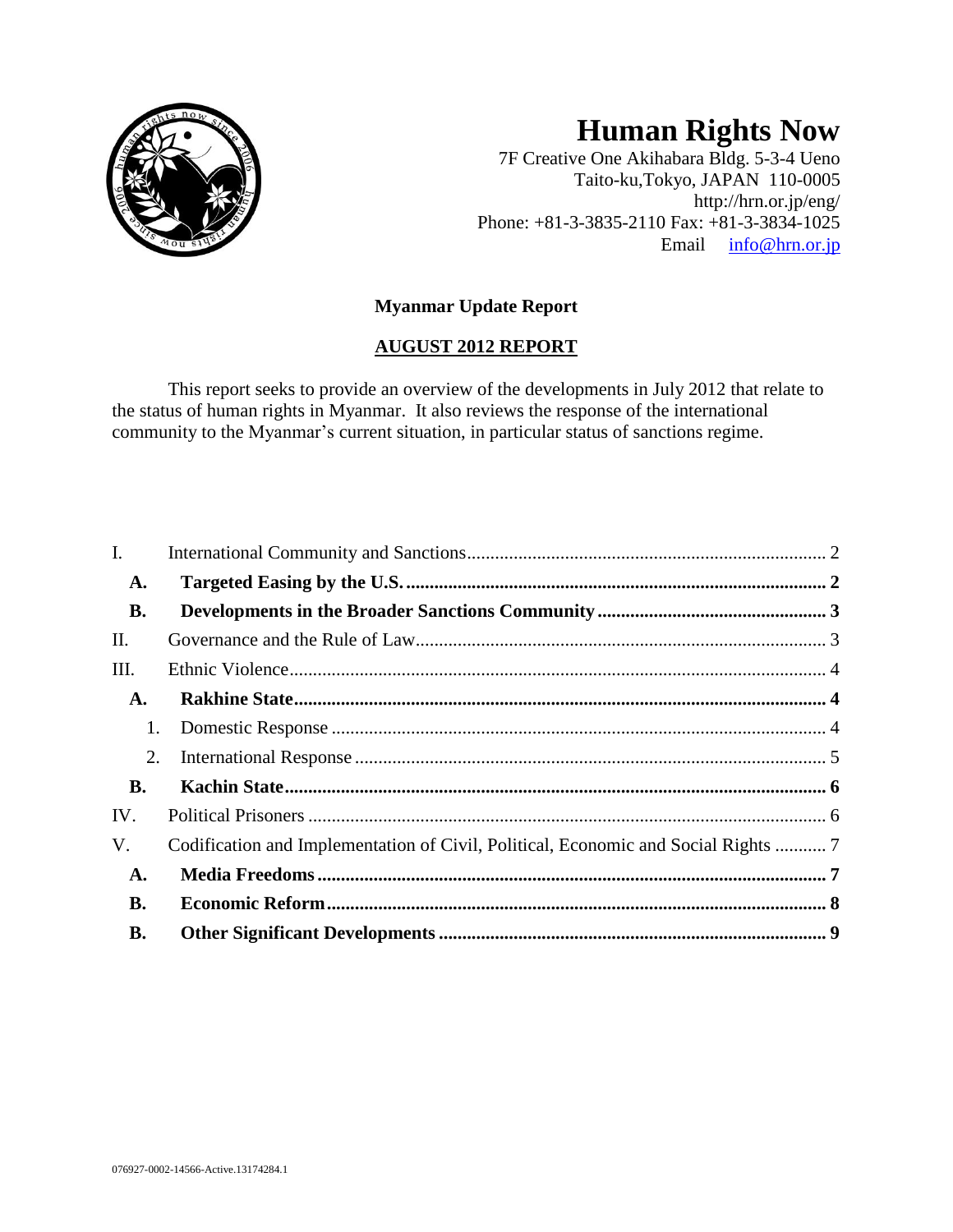## <span id="page-1-0"></span>**I. International Community and Sanctions**

Extraordinary democratic reforms have swept across Myanmar since President Thein Sein came to power in March 2011. In response to Myanmar's reform efforts, a wave of nations have eliminated or relaxed sanctions against the impoverished Southeast Asian nation, providing Myanmar an opportunity for greater diplomatic and economic engagement. While the Myanmar government has taken promising steps towards democracy, including the initiation of ceasefire talks with ethnic militias, the release of hundreds of jailed political prisoners, and dialogue with the National League for Democracy (NLD), recent events demonstrate the fragility of Myanmar's reform process. $<sup>1</sup>$ </sup>

## **A. Targeted Easing by the U.S.**

<span id="page-1-1"></span>In the wake of President Obama's move last month to allow U.S. companies to invest in Myanmar and provide financial services there, there has been an outpouring of bipartisan concern for continuing human rights issues. U.S. Ambassador to Myanmar Derek Mitchell this month reiterated ongoing concerns relating to government complicity in human rights violations, ongoing ethnic violence, opaque policy-making, and possible military ties to North Korea.<sup>2</sup> Senate Republican Leader Mitch McConnell, a driving force behind the original import ban and the annual renewals, hailed the "historic changes on the ground in Myanmar" but said there were significant challenges that still need to be addressed. "Hundreds of political prisoners remain behind bars. The constitution still has a number of undemocratic elements. And the regime's relationship with [North Korea,](http://www.reuters.com/places/north-korea) especially when it comes to arms sales with Pyongyang, remains an issue of grave concern," McConnell said.<sup>3</sup>

With these concerns in mind, the U.S. Congress voted on August 2nd to extend a 2003 ban on imports from the Southeast Asian nation for an additional three years. The import ban is authorized by the Burmese Freedom and Democracy Act (BFDA) of 2003. The Congressional resolution extended authorization for the BFDA import ban to July 2015. The ban can be renewed for another year via Congressional resolution before July 2013.<sup>4</sup>

The reauthorization bill also grants President Obama the ability to terminate the ban "upon request of a democratically elected government in Myanmar" and when certain statutory conditions have been met. These conditions include making progress on human rights issues, the release of all political prisoners, protection of freedom of speech and the press, freedom of association, peaceful exercise of religion, democratic governance, and removal of Myanmar's current designation as "a country of interest" for narcotics trafficking.<sup>5</sup> If the President concludes that these conditions have been met, he must submit a formal report to Congress detailing bilateral and multilateral efforts to promote human rights and democracy in Myanmar, the effectiveness of the trade sanctions on improving conditions in Myanmar and furthering U.S. policy objectives towards Myanmar, and the impact of the trade sanctions on national security, economic, and foreign policy interests of the United States.<sup>6</sup> The import ban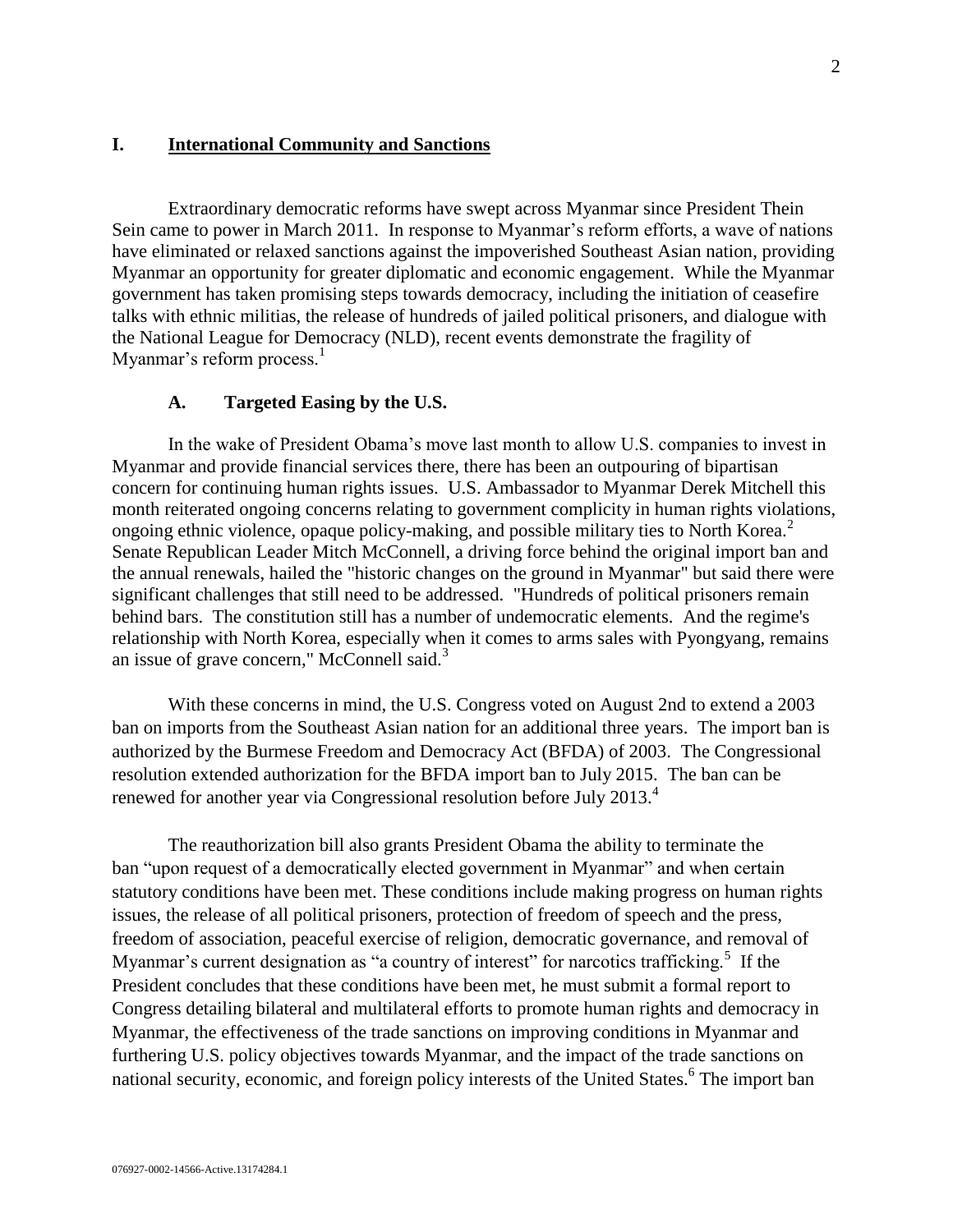reauthorization ostensibly gives the Obama administration continuing leverage to push for additional economic, political, social reforms.

Other U.S. sanctions that remain in place include a ban on jewelry imported from any country that is made with rubies and jade mined in Myanmar and a requirement that the United States oppose loans to Myanmar from lending institutions such as the World Bank and the International Monetary Fund. The Obama administration has said that they are prepared to ease these remaining sanctions on an "action for action" basis as Myanmar makes additional reforms.<sup>7</sup>

## **B. Developments in the Broader Sanctions Community**

<span id="page-2-0"></span>The World Bank this month released a draft summary Interim Strategy Note (ISN) to govern its reengagement with Myanmar over the next 18 months.<sup>8</sup> ISNs are standard planning tools used by the World Bank in countries reengaging after extended periods of time, or going through significant political or economic change. The purpose of an ISN is to provide a framework for the Bank's engagement in a country until a full-fledged strategy can be adopted.<sup>9</sup> The final ISN for Myanmar is not expected to be released until the end of October, but the draft summary makes clear that much of the bank's initial work over the next year-and-a-half will revolve around assessments, evaluations and capacity-building.<sup>10</sup>

In conjunction with the release of the draft ISN, the World Bank, along with the Asian Development Bank, also reopened offices in Yangon this month. This marks the first formal engagement between the World Bank and Myanmar in 25 years, as well as the first ever entry of the International Finance Corporation (IFC), the World Bank Group's private-sector arm.<sup>11</sup>

The World Bank has also proposed a plan to provide a restructuring loan to help Myanmar clear \$397 million in arrears, the clearing of which is a threshold condition for restarting official World Bank loans.<sup>12</sup> "I do want to emphasize we're not forgiving the debt to Myanmar. We're just clearing the back interest payments and Myanmar will resume paying its debts to the World Bank and the ADB," said Pamela Cox, the World Bank's vice-president for East Asia and the Pacific. The World Bank is also considering \$85 million in grants to Myanmar for community-based projects, subject to approval by its board and shareholders (including the United States, which as of this writing officially opposes any such loans).<sup>13</sup>

While these developments are promising, some local organizations have expressed concerns. On August 7, just prior to the ISN release, four dozen Myanmar NGOs sent a letter to the World Bank's headquarters, expressing their anxiety that "the Bank's re-engagement activities in our country ... have been rushed, secretive and top-down. While there have been some informal meetings with World Bank staff and some civil society networks ... there was never any mention of the ISN, let alone formal consultations," the letter states. $^{14}$ 

## <span id="page-2-1"></span>**II. Governance and Rule of Law**

On August 27th President [Thein Sein](http://topics.nytimes.com/top/reference/timestopics/people/t/u_thein_sein/index.html?inline=nyt-per) announced a major cabinet reshuffle that appears to centralize power in his office, puts his closest allies in key positions and sidelines hard-line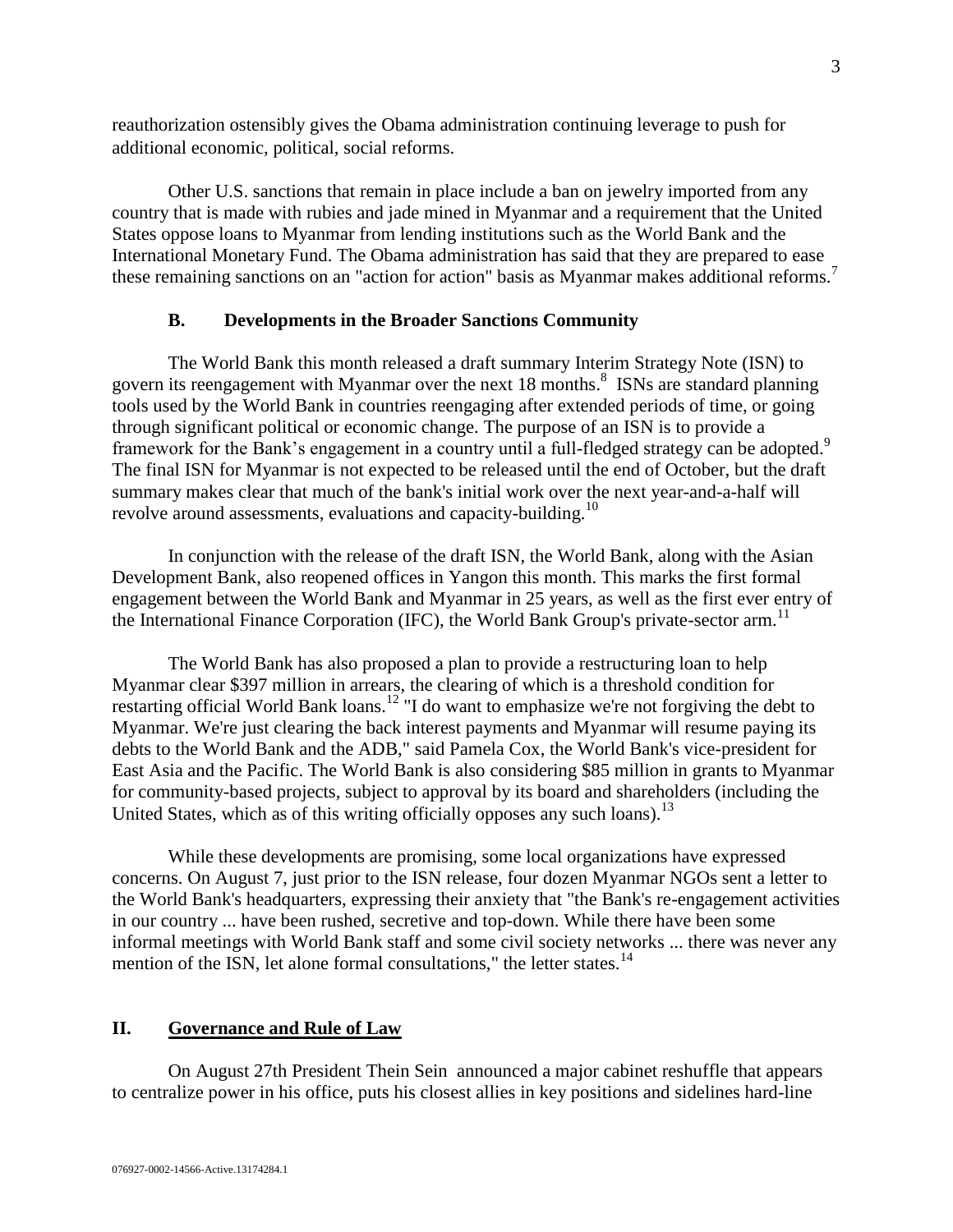ministers left over from the days of military rule. The President's reshuffle calls for the replacement of nine cabinet ministers and 15 deputy ministers.<sup>15</sup>

Three of President Thein Sein's top lieutenants have been transferred to the office of the president. Among them is the railways minister, Aung Min, who has led peace negotiations with the country's alienated minority groups. The other two transferred to the president's office are the minister of national planning and economic development, U Tin Naing Thein, and the minister of industry, U Soe Thein, who has led efforts to attract foreign investment and set up special economic zones.<sup>16</sup> The centralization of these economic specialists illustrates the President's desire to move forward on economic reforms, especially the crucial law on foreign investment which is being considered in Parliament.

The reassigned ministers include many who are widely regarded as hardliners, and who have resisted expanding reforms such as new freedoms for the country's closely monitored press.<sup>17</sup> "The fact that four ministries that are key to reforms are becoming key posts in the presidential office is a positive sign for the country's democratic transition," Min Thu, a lawmaker from the National League for Democracy party, said in an interview. "It's also notable that a lot of the reshuffle has been around economic positions. That shows the focus the president has on reforming the economy."<sup>18</sup>

## <span id="page-3-1"></span><span id="page-3-0"></span>**III. Ethnic Violence**

#### **A. Rakhine State**

Violence in Rakhine State between Muslim Rohingyas and Buddhist Rakhines continued this month. As we reported last month, the violence stems from attacks in May against Buddhists that were attributed to Muslim Rohingyas. The attacks since then have been "primarily one-sided," with Buddhist Rakhines and police forces attacking Muslim Rohingyas, according Amnesty International researchers.<sup>19</sup> While the exact figures are uncertain, reports suggest that the attacks have left dozens dead and resulted in the displacement of nearly  $90,000$  Rohingyas.<sup>20</sup>

#### *1. Domestic Response*

<span id="page-3-2"></span>Following heavy pressure from rights groups and the international community, the Myanmar government moved this month to form an internal commission to investigate the sectarian violence in the western part of the country.<sup>21</sup> The 27-member commission, which includes religious leaders, artists and former dissidents, will "expose the real cause of the incident" and suggest ways ahead, reported the state-controlled New Light of Myanmar. The newspaper said the commission's remit is to establish the causes of the violence, the number of casualties on both sides, and recommend measures to ease tensions and find "ways for peaceful coexistence".<sup>22</sup> The commission is expected to call witnesses and be granted access to areas most affected by the violence, which saw villages razed and left tens of thousands in government-run camps. $^{23}$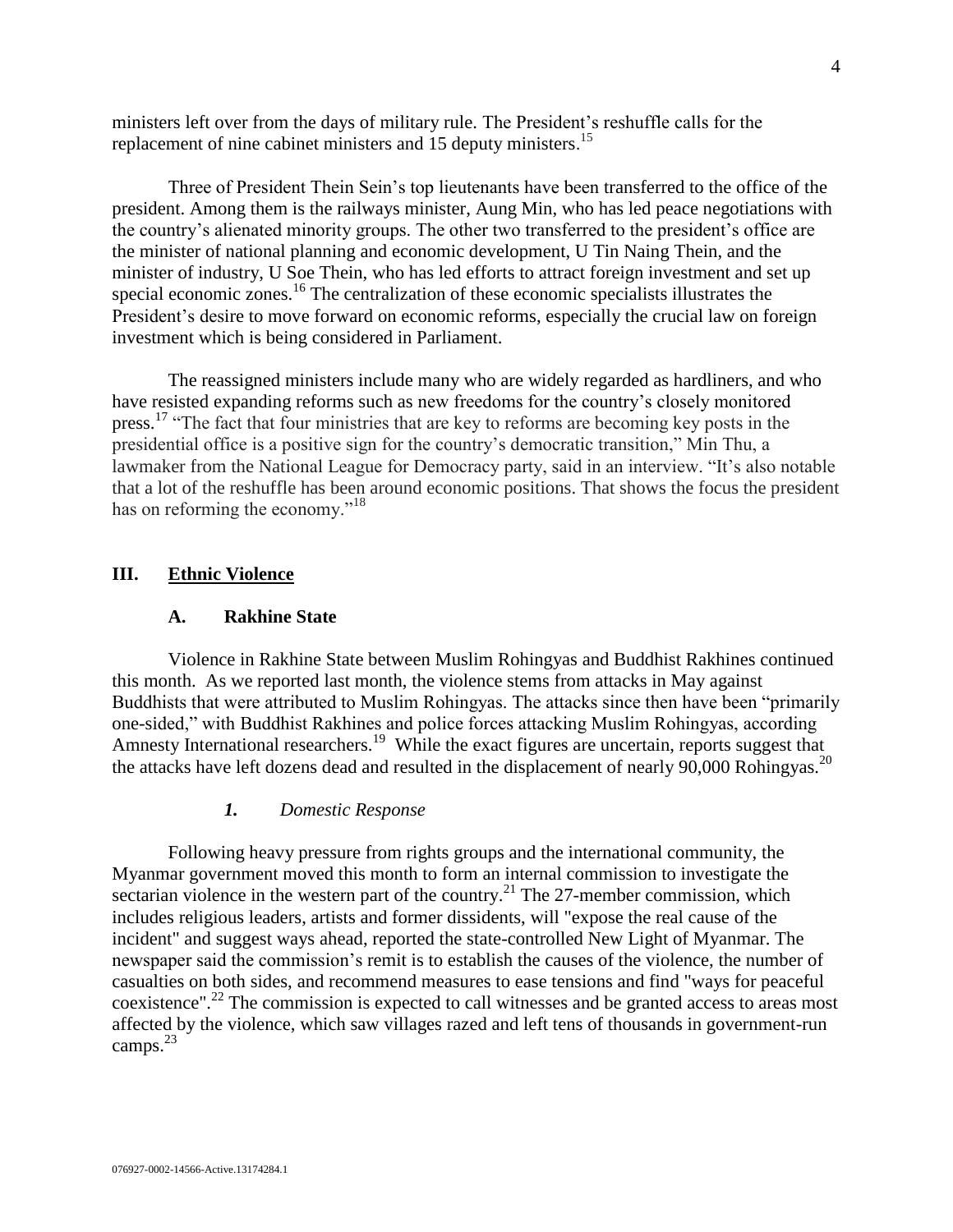In response to the international community's primary focus on the plight of the Rohingyas, on August 19 an estimated 1,000 Rakhine Buddhists gathered in Yagon to protest alleged discrimination against Buddhists by the U.N. and other international NGOs responding to the conflict. The protesters argued that international aid groups have unfairly portrayed the Rakhine as the aggressors in the conflict and on that basis have discriminated against the Rakhine in the provision of aid. The demonstration took place near a regional parliament building, with protesters holding banners saying: "Stop Creating Conflicts" and "Don't Bring Terrorists To Our Land."<sup>24</sup>

Domestic actors are not the only ones suffering the consequences of the growing unrest. Humanitarian groups operating in Myanmar report that at least 12 local staff members have been detained by the government since June for suspected involvement in the conflict. Last week, Doctors Without Borders reported that two of its employees were still being held, while the U.N. refugee agency said two Myanmar nationals on its staff were also in custody.<sup>25</sup>

While the fate of those aid workers remains unclear, a local court this month sentenced two United Nations staff members to [prison](http://topics.sacbee.com/prison+terms/) terms. The punishments were handed down on August 24, according to a U.N. spokesman based in Myanmar. U.N. officials assert that they were never provided with any details on the official charges, but the Myanmar independent Weekly Eleven newspaper reported that the staffers – all believed to be from the local Muslim [community](http://topics.sacbee.com/Muslim+community/) – were charged with various crimes, including promoting hatred between Buddhists and Muslims and participation in arson attacks. The paper cited anonymous court sources in its report, and said the sentences ranged from two to six years.<sup>26</sup>

Fortunately for these two U.N. workers, President Thein Sein issued official pardons on August 28th. The President's website announced the pardons, but gave no explanation for their issuance. $27$ 

## *2. International Response*

<span id="page-4-0"></span>On August 17th the Association of Southeast Asian States (ASEAN) released a statement on behalf of the foreign ministers of its member states which expressed encouragement at Myanmar's official efforts to investigate the conflict, and offered its assistance in addressing the humanitarian needs of the affected persons and communities.<sup>28</sup>

United Nations Secretary-General Ban Ki-moon also applauded the establishment of the investigatory commission. "[The commission] will be integral to any reconciliation process… The United Nations stand ready to provide assistance in a constructive spirit to Myanmar's reform and reconciliation efforts, and to help that country overcome its imminent challenges," he said in a statement. $^{29}$ 

Unfortunately, the international community is not united behind pledges to support victims of the conflict. This month Bangladesh ordered international humanitarian groups to cease providing aid to ethnic Rohingya refugees who have fled the violence in Rakhine State to the east.<sup>30</sup> Muslim Aid UK, a humanitarian group, reported that Bangladeshi officials ordered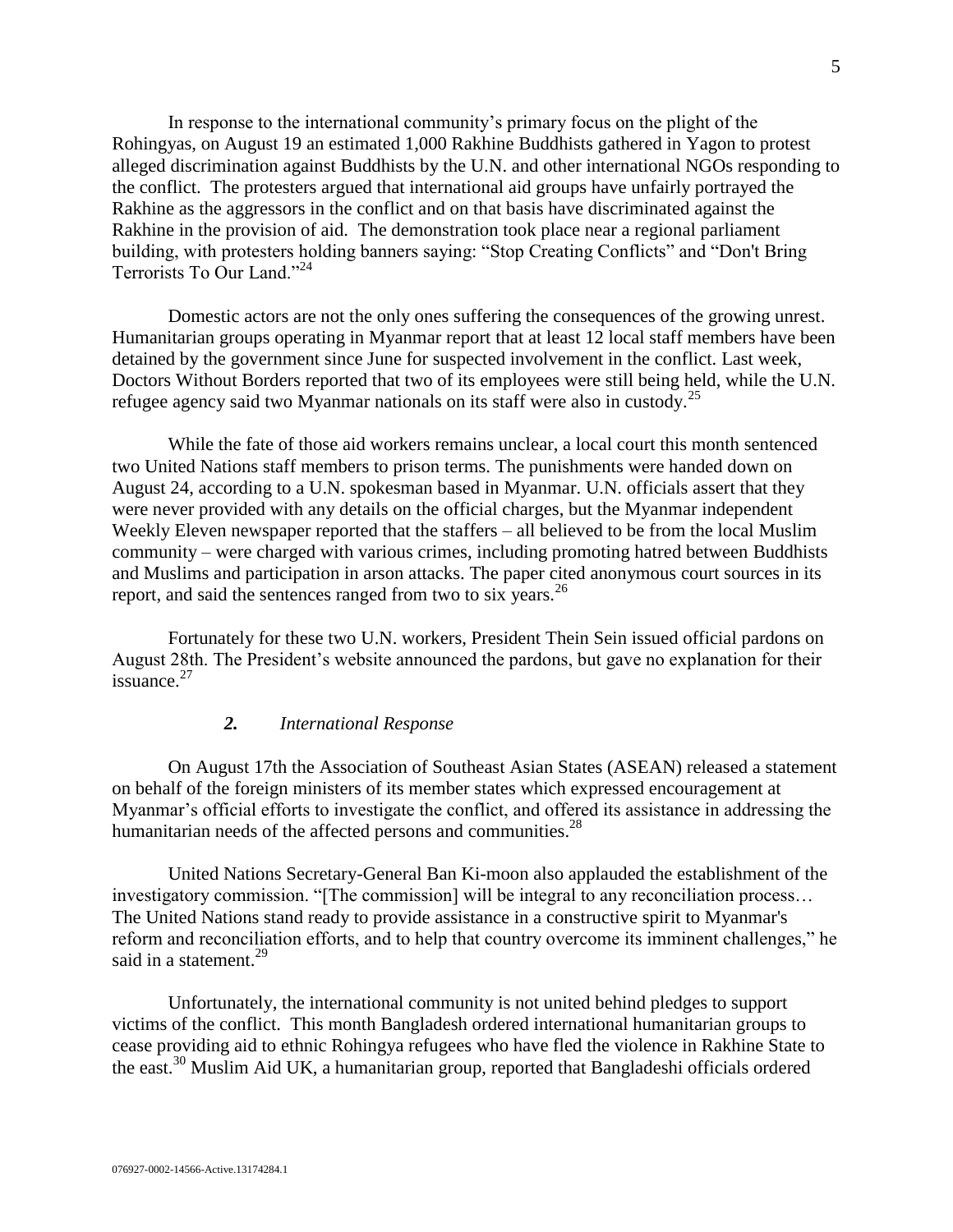them to stop their "illegal" services in the area because they were "encouraging an influx of Rohingya refugees" from Myanmar.<sup>31</sup>

Diderik Van Halsema, a spokesperson for Doctors Without Borders, noted that his organization has also been ordered to suspend services to the Rohingya along the border with Myanmar. "At [Doctors Without Borders] we do confirm that we have received a letter from the Bangladeshi authorities requesting us to stop our activities at our project in Cox's Bazaar district in Bangladesh. We are currently discussing this matter with the Bangladeshi authorities, so obviously we don't want to influence those conversations."<sup>32</sup>

#### **B. Kachin State**

<span id="page-5-0"></span>An estimated 10,000 ethnic Kachins have sought refuge in the southwestern Chinese province of Yunnan since fighting between the Kachin Independence Army (KIA) and Myanmar's government flared up in the middle of 2011 following a 17-year truce. During the week of August 19, in the midst of ongoing peace talks between the Myanmar government and the KIA, Chinese authorities forcibly returned at least 1,000 Kachin refugees to Myanmar's northernmost state. Human Rights Watch reports that China plans to deport another 4,000 refugees imminently. $33$ 

The KIA is setting up new refugee camps in territory under its control, but the camps are still inadequate. There are already over 85 camps for internally displaced people in Kachin State, housing an estimated 75,000 people. All camps in KIA-controlled territory are inaccessible to U.N. agencies, however, because of security-related [restrictions](http://www.hrw.org/news/2011/12/21/burma-ensure-aid-access-kachin-state) imposed by President Thein Sein's office.<sup>34</sup> While local Kachin organizations have attempted to fill the gap – providing food, clothing, shelter, and medicine – additional aid is desperately needed.

In addition, the fact that the forced returns come during the height of the rainy season has only complicated already difficult transportation and humanitarian aid delivery efforts. "Adding thousands more Kachin to the camps in Myanmar will only compound the crisis for internally displaced people in Kachin State," said Human Rights Watch's Refugee Program Director.<sup>35</sup>

## <span id="page-5-1"></span>**IV. Political Prisoners**

Since [President Thein Sein](http://www.washingtonpost.com/opinions/burma-president-thein-sein-country-is-on-right-track-to-democracy/2012/01/19/gIQANeM5BQ_story.html) took office in March of last year, more than 650 political detainees have been freed, according to the Assistance Association for Political Prisoners (Burma), a group that collects information on prisoners.<sup>36</sup> The releases were a key factor in the U.S. decision last month to lift some [investment and financial sanctions,](http://www.state.gov/r/pa/prs/ps/2012/07/194868.htm) but the United States, other Western governments, human rights groups and the opposition parties in Myanmar continue to demand an amnesty for all political detainees remaining in the country.

Many activists are still detained under draconian state security laws that remain in force despite the flurry of recent legal changes in Myanmar. Others were jailed for more innocuous offenses, such as owning a computer or a fax machine.<sup>37</sup> The National League for Democracy estimates that at least 245 political prisoners remain in Myanmar but concedes that it is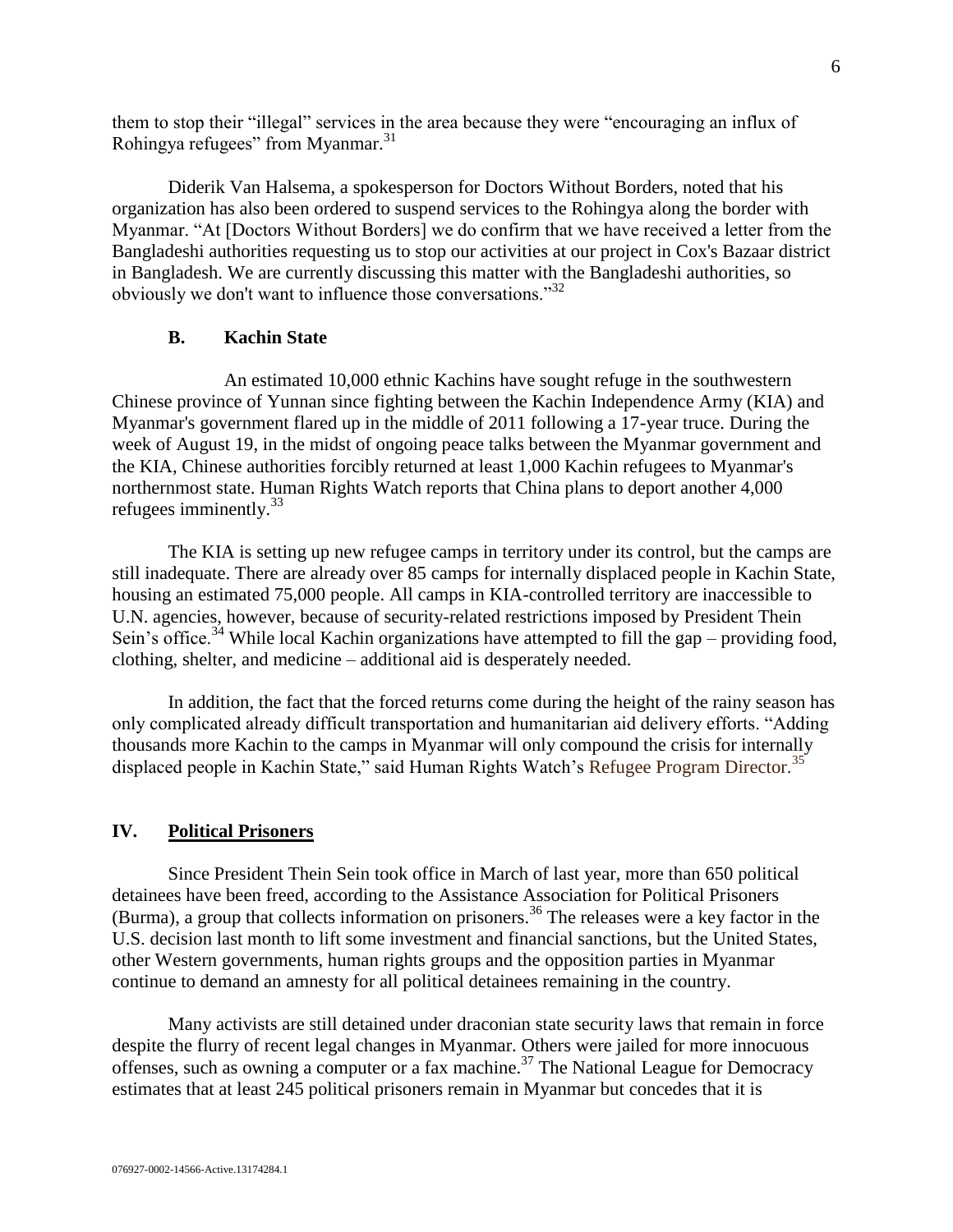impossible to know.<sup>38</sup> Many are held in remote prisons, and the government has maintained strict secrecy in terms of who they are and what exactly they may have done in some cases.

[The new U.S. ambassador in Yangon](http://www.washingtonpost.com/blogs/in-the-loop/post/derek-mitchell-picked-for-ambassador-to-burma/2012/05/17/gIQAr99XWU_blog.html) said this month that the U.S. would like to see progress on making prison and court records public alongside a formal consultation process with political parties, Myanmar's many ethnic groups and families of prisoners. "Ultimately, we want the government to establish a structured, credible process to resolve disputed political-prisoner cases and close the book on this issue definitively," he said.<sup>39</sup>

## <span id="page-6-1"></span><span id="page-6-0"></span>**V. Codification & Implementation of Civil, Political, Economic and Social Rights**

## **A. Media Freedoms**

The government of [Myanmar](http://topics.nytimes.com/top/news/international/countriesandterritories/myanmar/index.html?inline=nyt-geo) announced on August 20th that it would no longer censor private publications. The statement, which was posted on a government web site, noted that "All publications in Myanmar are exempt from the scrutiny of Press Scrutiny and Registration Department."<sup>40</sup> Until now, private media companies were banned from publishing daily newspapers, which was the preserve of the state media. According to U Tint Swe, a top official in the Press Scrutiny and Registration Department who has been a vocal proponent of press deregulation, government censorship of the press is now coming to an end after 48 years and 14 days. $41$ 

U Thiha Saw, who is the editor of two private weekly publications and vice president of the Myanmar Journalists Association, sees media freedom as a "barometer for the reform process" in the country.<sup>42</sup> He said he is optimistic that a series of changes, including a new press law expected to be presented to parliament within weeks, would allow Myanmar a level of press freedom unimaginable during the days of military rule. "We won't be as free as the Philippine press or the Thai press," Mr. Thiha Saw said, "but we will be much more liberal than Cambodia, Vietnam or Singapore."<sup>43</sup>

U Maung Myint, president of the [Burma Media Association,](http://bma.co.cc/) which advocates media freedom, made clear this month that he believes the government wants to maintain a measure of control over the press. "It is too early to say that this is a genuine reform because there are still quite a few media-unfriendly laws remaining in place that could send a journalist to prison," he said.<sup>44</sup> Among the most repressive laws in the country is the Electronic Transactions Law, which carries a prison sentence of up to 15 years for distributing information in digital form that is deemed "detrimental to the interest of, or that lowers the dignity of, any organization or any person." This law, which has been used by the military government to jail dissidents, is still in force.<sup>45</sup>

While journalists in Myanmar certainly welcome the President's pronouncement, the news media, while testing limits, must still exercise self-censorship on issues such as military affairs, ethnic conflicts, and corruption. One prominent example of the potential consequences of failure to self-censor is the upcoming court decision regarding a major defamation case against The Voice Weekly magazine, which in March claimed that the Office of the Auditor General had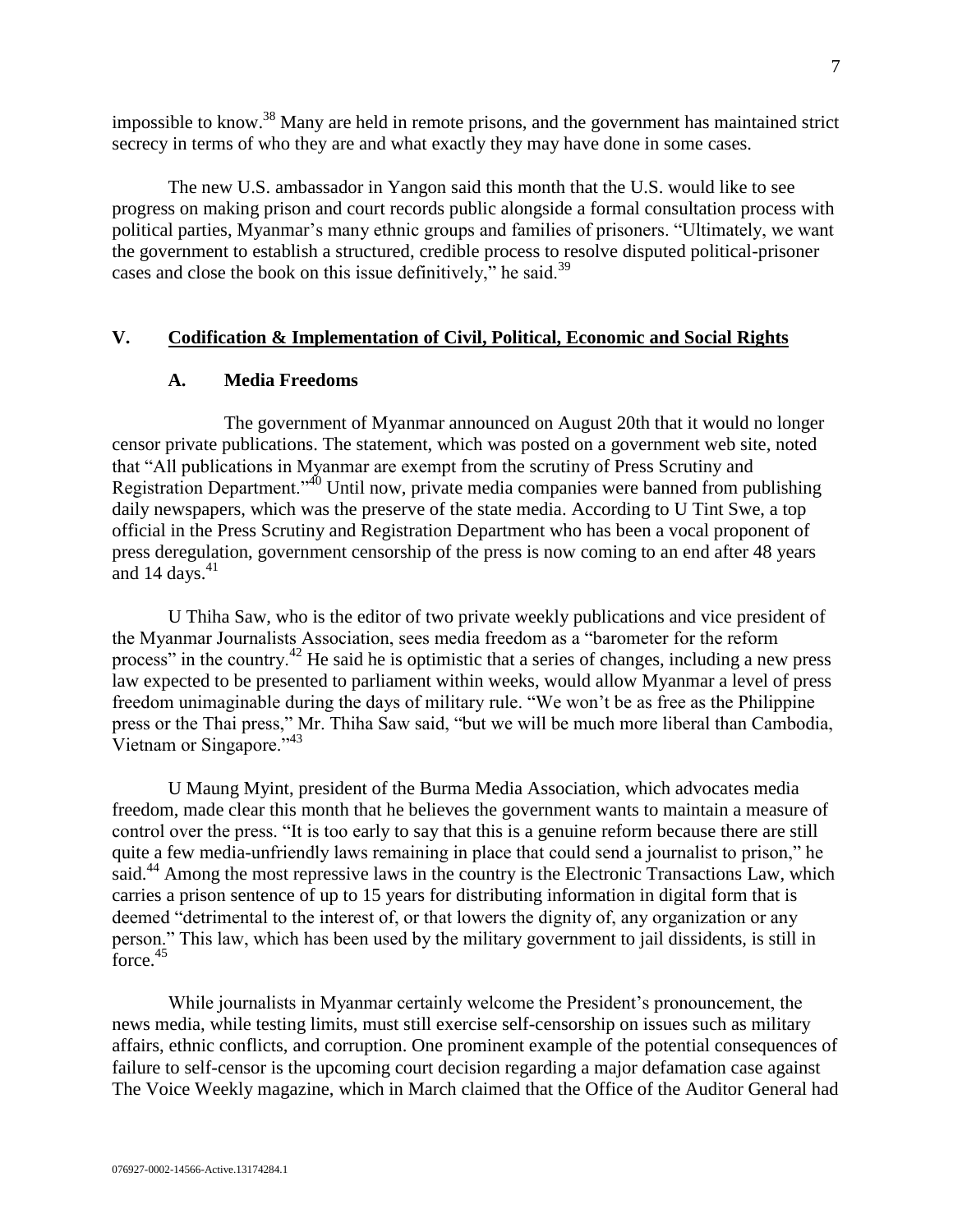uncovered corruption in six government ministries, including the Ministry of Mines.<sup>46</sup> The Voice article cited a report submitted to the Public Accounts Committee by the Union Auditor General's Office. The report said half the shares for a copper mine in the northeast were illegally sold to the military-owned Union of Myanmar Economic Holdings for \$100 million. The Voice also claimed that the Ministry of Information pocketed more than \$2.5 million when it sold off government newspapers.<sup>47</sup> Myanmar's Committee for Press Freedom is gearing up for rallies in the coming weeks to protest the government's heavy-handed prosecution of The Voice.

## **B. Economic Reform**

<span id="page-7-0"></span>Another key concern prompting the U.S. Congress's reauthorization of its import ban on products from Myanmar is the Myanmar government's failure to finalize a much-touted foreign investment law. The saga has dragged on for more than eight months, since President Thein Sein promised a liberal new foreign investment regime late last year, followed weeks later by his industry minister's release of initial draft at the World Economic Forum in Davos.

That initial document has been progressively watered down as restrictions have been introduced both to address the legitimate concerns of local businesses, as well as to appease established "cronies" with a vested interest in the status quo. Among the recent amendments are a \$5 million minimum requirement on foreign investment, a 49% maximum for foreign equity in joint ventures and restrictions on foreign investment (including curbs in some cases of 35%) in designated sectors such as agriculture, certain services, food processing, and livestock and fisheries.<sup>48</sup>

Sean Turnell, an economics professor at Australia's Macquarie University who has studied Myanmar's economy and investment environment, this month said: "I have watched this law become less and less liberal, less and less open, with each draft. The new law is fast becoming the 'No Foreign Investment Law."<sup>49</sup> Even Soe Thane, the industry minister, has criticized the draft law: "This \$5 million requirement is very discouraging for SMEs (small to medium enterprises), and SMEs are the only investors interested in Myanmar now," he told local media.<sup>50</sup>

While progress toward a new foreign investment law remains fraught, not all investors are deterred by the uncertain legal landscape for foreign businesses operating in Myanmar. For example, Myanmar's government agreed to a deal with a Japanese consortium to jointly develop a special economic zone on the edge of Yangon as part of an effort to expand industry and bring in much-needed investment.<sup>51</sup> Mitsubishi Corp, Marubeni Corp and Sumitomo Corp will team up for a 49% share in the 2,400-hectare (5,900-acre) estate in Thilawa, close to a deep-sea port. "From the Myanmar side, we will set up a public consortium so that the general public can invest there," Win Aung, chairman of the Union of Myanmar Federation of Chambers of Commerce and Industry, said in an interview. $52$ 

A revised law governing economic zones is in the works, but Japanese firms have shown themselves eager to get in early and expand their footprint in an underdeveloped country strategically located for their businesses. The Japanese government waived 303.5 billion yen (\$3.72 billion) of Myanmar's debt and agreed to restart development loans during a visit by President Thein Sein to Tokyo.<sup>53</sup> Japan is expected to invest in some of Myanmar's other planned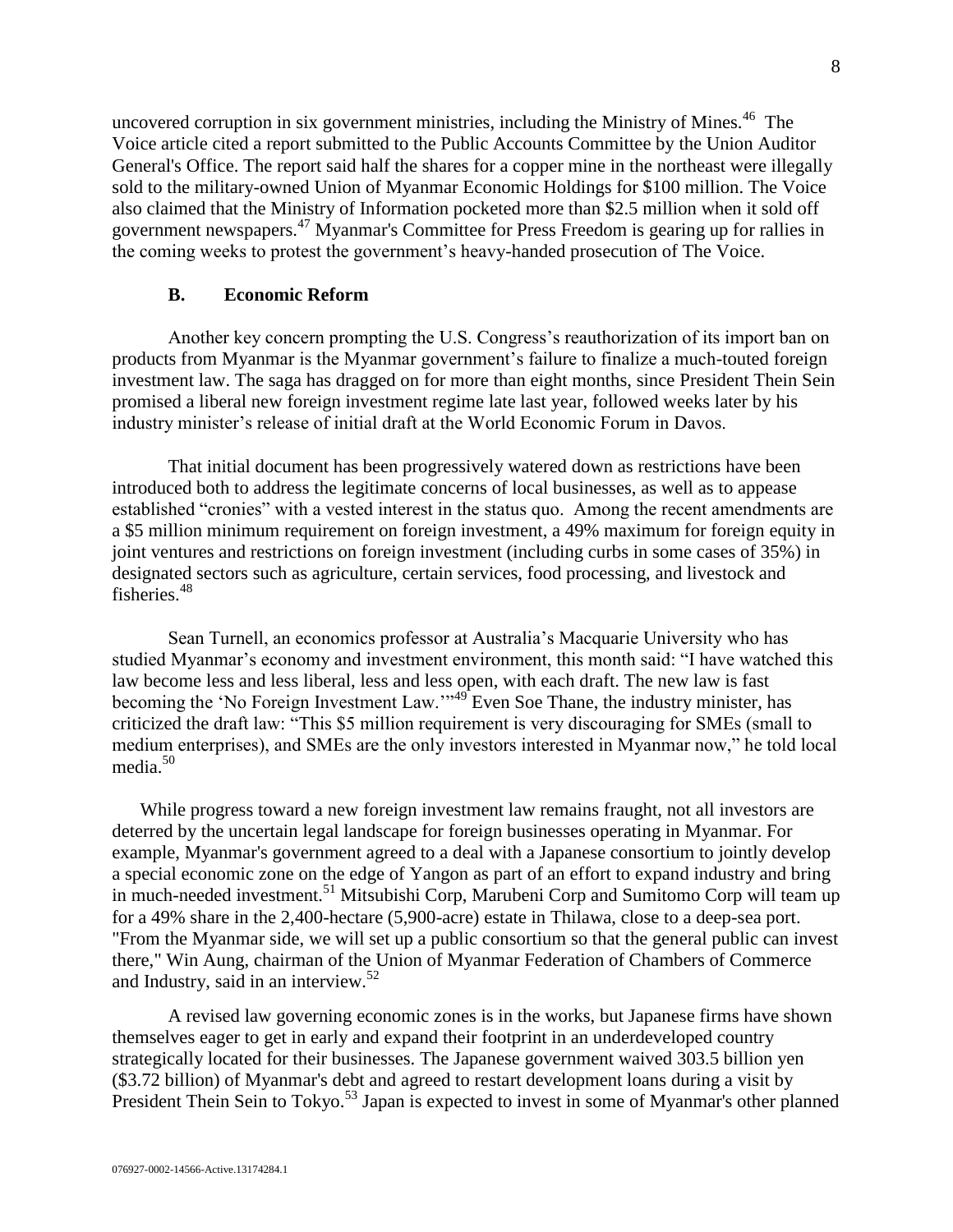economic zones as well, such as Kyaukphyu on the Bay of Bengal and Dawei, a \$50 billion project on the southern peninsula with access to the Indian Ocean and mainland Southeast Asia. $54$ 

Also this month, U.S. Undersecretary of State Robert Hormats expressed encouragement at Myanmar's recent decision to join the Extraction Industries Transparency Initiative (EITI), which monitors industry practices and revenue flow, in order to increase transparency and reduce corruption.<sup>55</sup> The fact that the state-run Myanmar Oil and Gas Enterprise (MOGE), which controls all of Myanmar's oil and gas assets, is notoriously [opaque](http://rendezvous.blogs.nytimes.com/2012/07/12/rights-groups-assail-u-s-decision-on-myanmar/) and corrupt has been of particular concern to U.S. legislators administering the sanctions regime. Some important EITI standards include:

- Regular publication of all material oil, gas and mining payments by companies to governments and all material revenues received by governments from oil, gas and mining companies;
- Credible, independent audits of payments and revenues, applying international auditing standards; and
- Civil society actively engaged as a participant in the design, monitoring and evaluation of the reporting/audit process.  $56$

## **C. Other Significant Developments**

Myanmar's government announced on August 27 that it plans to remove 2,000 names from an infamous blacklist that has blocked many dissidents and journalists from entering the county. The motive behind paring back the list, the existence of which authorities had previously denied, is believed to be to lure more exiles and foreign trained expatriates back to the country after decades of military rule.

The announcement in the New Light of Myanmar said the blacklist contained a total of 6,165 people, meaning roughly 4,000 people are still technically banned from entering Myanmar for reasons that remain unclear.<sup>57</sup> Their identities are also a mystery, as are the identities of those who are now officially permitted to return. Some exiles say they were able to confirm they were on the list only through back-channel discussions with Myanmar diplomats or senior officials in Naypyitaw, while others just assumed they were blacklisted because of their past participation in political protests or after being rejected for visas when applying at embassies around the world. The government said only that 2,082 people were removed from the blacklist "after scrutinizing them in conformity with the current policies."<sup>58</sup>

While this latest move is an encouraging step in line with Myanmar's other efforts at reform, many believe it is little more than a public relations-motivated half measure. "There is no clear indication how you can find out whether or not you are on [the list]," said Soe Aung, a Thailand-based Myanmar expert at the Forum for Democracy in Burma. "This is another attempt to avoid declaring a general amnesty as any democratic government would do when they come to power," he said. $59$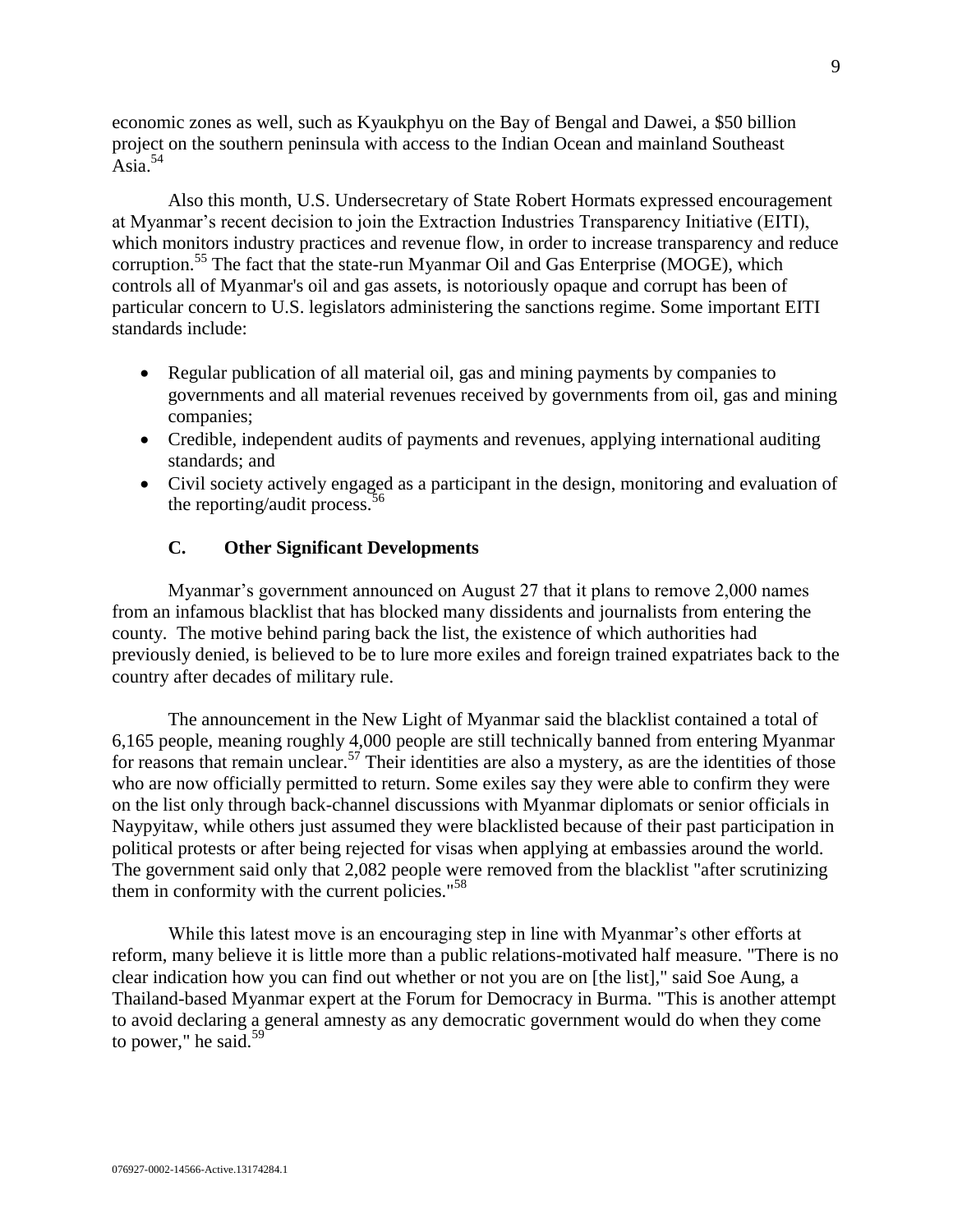<sup>2</sup> Wall Street Journal, August 19, 2012:

<http://online.wsj.com/article/SB10000872396390443713704577599240759692770.html>

 $3$  Id.

 $\overline{a}$ 

- 4 Statement of US Embassy in Rangoon, Burma, August 4, 2012: [http://burma.usembassy.gov/import\\_ban.html](http://burma.usembassy.gov/import_ban.html)
- <sup>5</sup> United States Department of the Treasury, OFAC: [http://www.treasury.gov/resource](http://www.treasury.gov/resource-center/sanctions/Documents/burma.txt)[center/sanctions/Documents/burma.txt](http://www.treasury.gov/resource-center/sanctions/Documents/burma.txt)
- <sup>6</sup> United States Department of the Treasury, OFAC: [http://www.treasury.gov/resource](http://www.treasury.gov/resource-center/sanctions/Documents/burma.txt)[center/sanctions/Documents/burma.txt](http://www.treasury.gov/resource-center/sanctions/Documents/burma.txt)

 $^7$  Id.

<sup>8</sup> Asia Times, August 22, 2012 (ADB engagement framework): [http://www.atimes.com/atimes/Southeast\\_Asia/NH22Ae02.html](http://www.atimes.com/atimes/Southeast_Asia/NH22Ae02.html)

<sup>9</sup> World Bank Interim Strategy Note for Myanmar, August 10, 2012: <http://www.worldbank.org/en/news/2012/08/10/world-bank-prepares-interim-strategy-note-for-myanmar>

<sup>10</sup> Asia Times, August 22, 2012 (ADB engagement framework): [http://www.atimes.com/atimes/Southeast\\_Asia/NH22Ae02.html](http://www.atimes.com/atimes/Southeast_Asia/NH22Ae02.html)

<sup>11</sup> Asia Times, August 22, 2012 (ADB engagement framework): [http://www.atimes.com/atimes/Southeast\\_Asia/NH22Ae02.html](http://www.atimes.com/atimes/Southeast_Asia/NH22Ae02.html)

<sup>12</sup> Reuters, August 1, 2012: [http://www.reuters.com/article/2012/08/01/us-myanmar-worldbank](http://www.reuters.com/article/2012/08/01/us-myanmar-worldbank-idUSBRE8700AO20120801)[idUSBRE8700AO20120801](http://www.reuters.com/article/2012/08/01/us-myanmar-worldbank-idUSBRE8700AO20120801)

<sup>13</sup> Reuters, August 1, 2012: [http://www.reuters.com/article/2012/08/01/us-myanmar-worldbank](http://www.reuters.com/article/2012/08/01/us-myanmar-worldbank-idUSBRE8700AO20120801)[idUSBRE8700AO20120801](http://www.reuters.com/article/2012/08/01/us-myanmar-worldbank-idUSBRE8700AO20120801)

<sup>15</sup> Official Website, President Thein Sein:<http://www.president-office.gov.mm/>

<sup>16</sup> The New York Times, August 27, 2012: [http://www.nytimes.com/2012/08/28/world/asia/myanmar](http://www.nytimes.com/2012/08/28/world/asia/myanmar-leader-thein-sein-reshuffles-his-cabinet.html)[leader-thein-sein-reshuffles-his-cabinet.html](http://www.nytimes.com/2012/08/28/world/asia/myanmar-leader-thein-sein-reshuffles-his-cabinet.html)

<sup>17</sup> The Wall Street Journal, August 28, 2012: [http://online.wsj.com/article/SB10000872396390444230504577615174225070722.html?mod=go](http://online.wsj.com/article/SB10000872396390444230504577615174225070722.html?mod=googlenews_wsj) [oglenews\\_wsj](http://online.wsj.com/article/SB10000872396390444230504577615174225070722.html?mod=googlenews_wsj)

<sup>18</sup> Bloomberg Business Week, August 27, 2012: [http://www.businessweek.com/news/2012-08-](http://www.businessweek.com/news/2012-08-27/myanmar-leader-shuffles-cabinet-to-strengthen-reforms) [27/myanmar-leader-shuffles-cabinet-to-strengthen-reforms](http://www.businessweek.com/news/2012-08-27/myanmar-leader-shuffles-cabinet-to-strengthen-reforms)

<sup>&</sup>lt;sup>1</sup> The Atlantic, June 8, 2012[: http://www.theatlantic.com/international/archive/2012/06/backsliding-in](http://www.theatlantic.com/international/archive/2012/06/backsliding-in-burma/258280/)[burma/258280/](http://www.theatlantic.com/international/archive/2012/06/backsliding-in-burma/258280/)

<sup>&</sup>lt;sup>14</sup> Bank Information Center, August 15, 2012:<http://www.bicusa.org/en/Article.12672.aspx>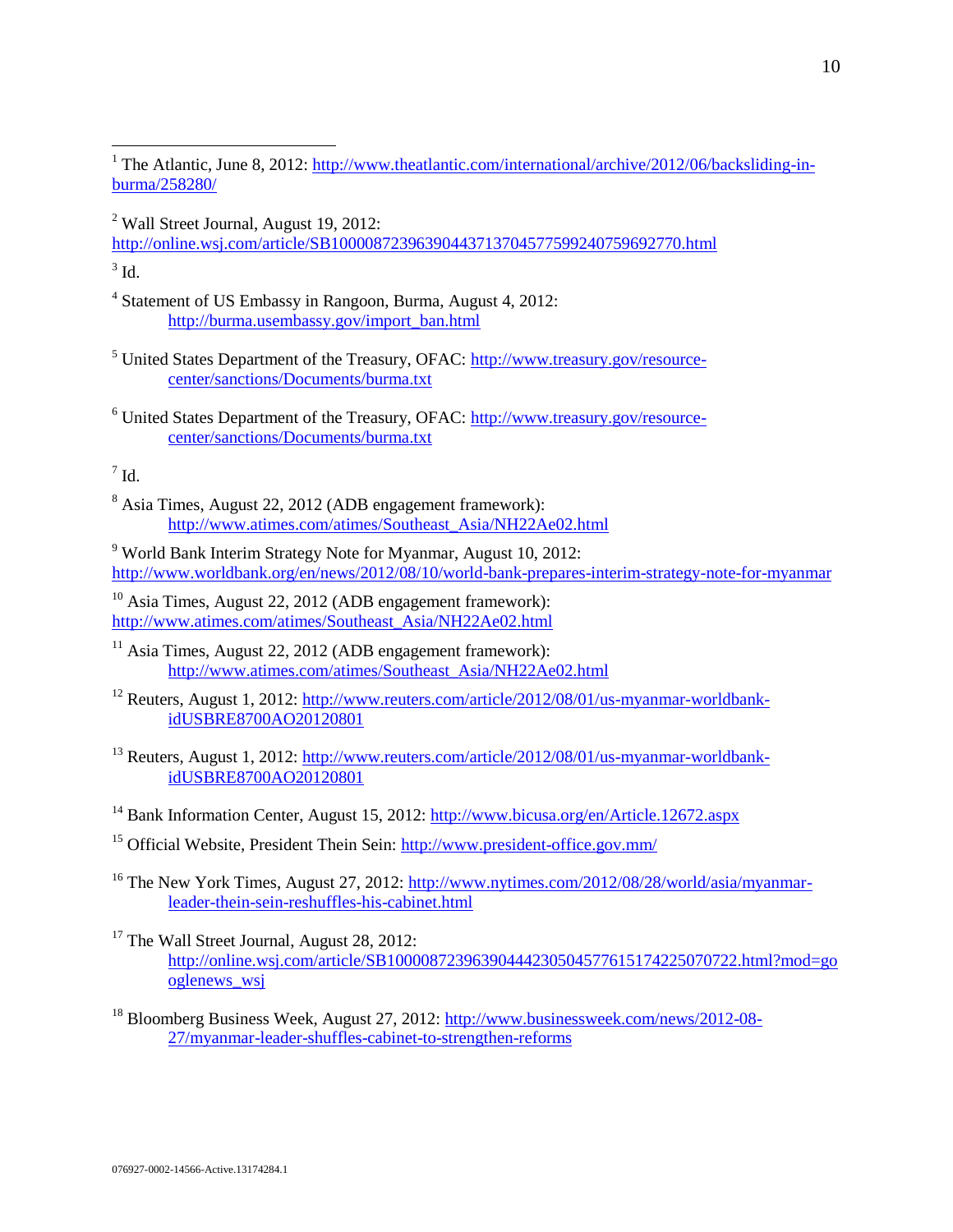<sup>19</sup> Associated Press, July 25, 2012:

http://www.vancouversun.com/news/Amnesty+International+Myanmar+Muslim+Rohingyas+being+targe ted/6967585/story.html

<sup>20</sup> The Nation, August 22, 2012: [http://www.nation.com.pk/pakistan-news-newspaper-daily-english](http://www.nation.com.pk/pakistan-news-newspaper-daily-english-online/international/03-Aug-2012/local-bloodshed-global-headache)[online/international/03-Aug-2012/local-bloodshed-global-headache](http://www.nation.com.pk/pakistan-news-newspaper-daily-english-online/international/03-Aug-2012/local-bloodshed-global-headache)

 $21$  CNN, August 19, 2012 (Commission to Investigate): <http://www.cnn.com/2012/08/19/world/asia/myanmar-clashes-commission/index.html>

 $22$  Agence France Presse, August 18, 2012: [http://www.google.com/hostednews/afp/article/ALeqM5ij6oCFN4ugpXNjt18ywAU6N6nBUA?d](http://www.google.com/hostednews/afp/article/ALeqM5ij6oCFN4ugpXNjt18ywAU6N6nBUA?docId=CNG.289f00e475afd9c20537e30eeba356bc.3c1) [ocId=CNG.289f00e475afd9c20537e30eeba356bc.3c1](http://www.google.com/hostednews/afp/article/ALeqM5ij6oCFN4ugpXNjt18ywAU6N6nBUA?docId=CNG.289f00e475afd9c20537e30eeba356bc.3c1)

 $^{23}$  Id.

 $\overline{a}$ 

- $^{24}$  Mizzima, August 22, 2012: [http://www.mizzima.com/news/inside-burma/7792-anti-rohingya](http://www.mizzima.com/news/inside-burma/7792-anti-rohingya-demonstration-held-in-rangoon.html)[demonstration-held-in-rangoon.html](http://www.mizzima.com/news/inside-burma/7792-anti-rohingya-demonstration-held-in-rangoon.html)
- <sup>25</sup> The Sacramento Bee, August 27, 2012: [http://www.sacbee.com/2012/08/27/4759684/myanmar](http://www.sacbee.com/2012/08/27/4759684/myanmar-sentences-3-un-staff-to.html)[sentences-3-un-staff-to.html](http://www.sacbee.com/2012/08/27/4759684/myanmar-sentences-3-un-staff-to.html)
- <sup>26</sup> The Sacramento Bee, August 27, 2012: [http://www.sacbee.com/2012/08/27/4759684/myanmar](http://www.sacbee.com/2012/08/27/4759684/myanmar-sentences-3-un-staff-to.html)[sentences-3-un-staff-to.html](http://www.sacbee.com/2012/08/27/4759684/myanmar-sentences-3-un-staff-to.html)
- <sup>27</sup> The Washington Post, August 28, 2012: [http://www.washingtonpost.com/world/asia\\_pacific/myanmar](http://www.washingtonpost.com/world/asia_pacific/myanmar-president-pardons-2-un-aid-workers-accused-of-involvement-in-sectarian-unrest/2012/08/28/a7f161c4-f120-11e1-b74c-84ed55e0300b_story.html)[president-pardons-2-un-aid-workers-accused-of-involvement-in-sectarian](http://www.washingtonpost.com/world/asia_pacific/myanmar-president-pardons-2-un-aid-workers-accused-of-involvement-in-sectarian-unrest/2012/08/28/a7f161c4-f120-11e1-b74c-84ed55e0300b_story.html)[unrest/2012/08/28/a7f161c4-f120-11e1-b74c-84ed55e0300b\\_story.html](http://www.washingtonpost.com/world/asia_pacific/myanmar-president-pardons-2-un-aid-workers-accused-of-involvement-in-sectarian-unrest/2012/08/28/a7f161c4-f120-11e1-b74c-84ed55e0300b_story.html)
- <sup>28</sup> Statement of ASEAN Foreign Ministers, August 17, 2012: <http://asean2012.mfa.gov.kh/?page=detail&article=313&lg=en>
- <sup>29</sup> Statement of United Nations Secretary-General, August 17, 2012: <http://www.un.org/sg/statements/index.asp?nid=6254>
- <sup>30</sup> Voice of America, August 2, 2012: [http://blogs.voanews.com/breaking-news/2012/08/02/bangladesh](http://blogs.voanews.com/breaking-news/2012/08/02/bangladesh-orders-aid-groups-to-suspend-services-to-rohingya-refugees/)[orders-aid-groups-to-suspend-services-to-rohingya-refugees/](http://blogs.voanews.com/breaking-news/2012/08/02/bangladesh-orders-aid-groups-to-suspend-services-to-rohingya-refugees/)

 $31$  Id.

- <sup>32</sup> Voice of America, August 2, 2012: [http://blogs.voanews.com/breaking-news/2012/08/02/bangladesh](http://blogs.voanews.com/breaking-news/2012/08/02/bangladesh-orders-aid-groups-to-suspend-services-to-rohingya-refugees/)[orders-aid-groups-to-suspend-services-to-rohingya-refugees/](http://blogs.voanews.com/breaking-news/2012/08/02/bangladesh-orders-aid-groups-to-suspend-services-to-rohingya-refugees/)
- <sup>33</sup> Human Rights Watch, August 24, 2012: [http://www.hrw.org/news/2012/08/24/china-refugees-forcibly](http://www.hrw.org/news/2012/08/24/china-refugees-forcibly-returned-burma)[returned-burma](http://www.hrw.org/news/2012/08/24/china-refugees-forcibly-returned-burma)
- <sup>34</sup> The Chicago Tribune, August 23, 2012: [http://articles.chicagotribune.com/2012-08-23/news/sns-rt-us](http://articles.chicagotribune.com/2012-08-23/news/sns-rt-us-china-myanmar-refugeesbre87n04b-20120823_1_ethnic-minority-rebel-groups-kachin-independence-army-kachin-state)[china-myanmar-refugeesbre87n04b-20120823\\_1\\_ethnic-minority-rebel-groups-kachin](http://articles.chicagotribune.com/2012-08-23/news/sns-rt-us-china-myanmar-refugeesbre87n04b-20120823_1_ethnic-minority-rebel-groups-kachin-independence-army-kachin-state)[independence-army-kachin-state](http://articles.chicagotribune.com/2012-08-23/news/sns-rt-us-china-myanmar-refugeesbre87n04b-20120823_1_ethnic-minority-rebel-groups-kachin-independence-army-kachin-state)
- <sup>35</sup> Human Rights Watch, August 24, 2012: [http://www.hrw.org/news/2012/08/24/china-refugees-forcibly](http://www.hrw.org/news/2012/08/24/china-refugees-forcibly-returned-burma)[returned-burma](http://www.hrw.org/news/2012/08/24/china-refugees-forcibly-returned-burma)
- <sup>36</sup> Assistance Association for Political Prisoners (Burma):<http://www.aappb.org/>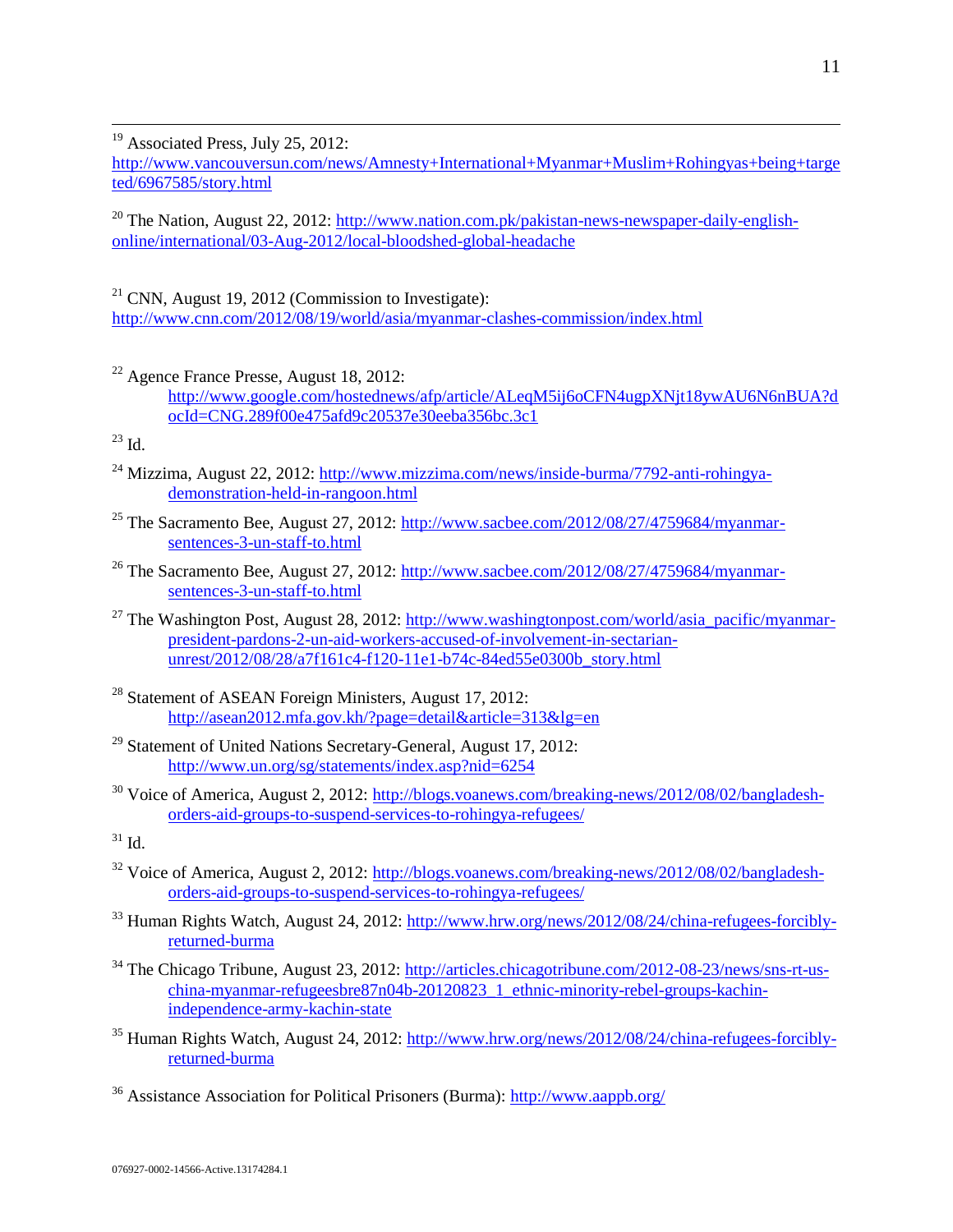<sup>37</sup> The Irawaddy, August 28, 2012:<http://www.irrawaddy.org/archives/12712>

<sup>38</sup> The Washington Post, August 21, 2012: [http://www.washingtonpost.com/world/asia\\_pacific/burma](http://www.washingtonpost.com/world/asia_pacific/burma-pressed-to-free-remaining-political-prisoners/2012/08/21/5f2a46e8-e966-11e1-8487-64e4b2a79ba8_story.html)[pressed-to-free-remaining-political-prisoners/2012/08/21/5f2a46e8-e966-11e1-8487-](http://www.washingtonpost.com/world/asia_pacific/burma-pressed-to-free-remaining-political-prisoners/2012/08/21/5f2a46e8-e966-11e1-8487-64e4b2a79ba8_story.html) [64e4b2a79ba8\\_story.html](http://www.washingtonpost.com/world/asia_pacific/burma-pressed-to-free-remaining-political-prisoners/2012/08/21/5f2a46e8-e966-11e1-8487-64e4b2a79ba8_story.html)

 $\overline{a}$ 

- <sup>40</sup> The Myanmar Times, August 27, 2012:<http://www.mmtimes.com/2012/news/641/news03.html>
- <sup>41</sup> The New York Times, August 20, 2012: [http://www.nytimes.com/2012/08/21/world/asia/myanmar](http://www.nytimes.com/2012/08/21/world/asia/myanmar-abolishes-censorship-of-private-publications.html?_r=2)abolishes-censorship-of-private-publications.html?  $r=2$
- $42$  The Guardian, August 20, 2012: [http://www.guardian.co.uk/world/2012/aug/20/burma-ends-advance](http://www.guardian.co.uk/world/2012/aug/20/burma-ends-advance-press-censorship)[press-censorship](http://www.guardian.co.uk/world/2012/aug/20/burma-ends-advance-press-censorship)
- <sup>43</sup> The New York Times, August 20, 2012: [http://www.nytimes.com/2012/08/21/world/asia/myanmar](http://www.nytimes.com/2012/08/21/world/asia/myanmar-abolishes-censorship-of-private-publications.html?_r=2)abolishes-censorship-of-private-publications.html?  $r=2$
- <sup>44</sup> The Guardian, August 20, 2012: [http://www.guardian.co.uk/world/2012/aug/20/burma-ends-advance](http://www.guardian.co.uk/world/2012/aug/20/burma-ends-advance-press-censorship)[press-censorship](http://www.guardian.co.uk/world/2012/aug/20/burma-ends-advance-press-censorship)
- <sup>45</sup> The New York Times, August 20, 2012: [http://www.nytimes.com/2012/08/21/world/asia/myanmar](http://www.nytimes.com/2012/08/21/world/asia/myanmar-abolishes-censorship-of-private-publications.html?_r=2)abolishes-censorship-of-private-publications.html?  $r=2$
- <sup>46</sup> UPI, August 27, 2012: [http://www.upi.com/Top\\_News/Special/2012/08/27/Myanmar-readies-for](http://www.upi.com/Top_News/Special/2012/08/27/Myanmar-readies-for-media-defamation-case/UPI-35931346063400/?spt=hs&or=tn)[media-defamation-case/UPI-35931346063400/?spt=hs&or=tn](http://www.upi.com/Top_News/Special/2012/08/27/Myanmar-readies-for-media-defamation-case/UPI-35931346063400/?spt=hs&or=tn)
- <sup>47</sup> UPI, August 27, 2012: [http://www.upi.com/Top\\_News/Special/2012/08/27/Myanmar-readies-for](http://www.upi.com/Top_News/Special/2012/08/27/Myanmar-readies-for-media-defamation-case/UPI-35931346063400/?spt=hs&or=tn)[media-defamation-case/UPI-35931346063400/?spt=hs&or=tn](http://www.upi.com/Top_News/Special/2012/08/27/Myanmar-readies-for-media-defamation-case/UPI-35931346063400/?spt=hs&or=tn)
- <sup>48</sup> The Financial Times, August 28, 2012: [http://blogs.ft.com/beyond-brics/2012/08/28/myanmar-planned](http://blogs.ft.com/beyond-brics/2012/08/28/myanmar-planned-foreign-investment-law-delayed-by-local-business-opposition/)[foreign-investment-law-delayed-by-local-business-opposition/](http://blogs.ft.com/beyond-brics/2012/08/28/myanmar-planned-foreign-investment-law-delayed-by-local-business-opposition/)
- <sup>49</sup> The Financial Times, August 28, 2012: [http://blogs.ft.com/beyond-brics/2012/08/28/myanmar-planned](http://blogs.ft.com/beyond-brics/2012/08/28/myanmar-planned-foreign-investment-law-delayed-by-local-business-opposition/)[foreign-investment-law-delayed-by-local-business-opposition/](http://blogs.ft.com/beyond-brics/2012/08/28/myanmar-planned-foreign-investment-law-delayed-by-local-business-opposition/)
- <sup>50</sup> The Financial Times, August 28, 2012: [http://blogs.ft.com/beyond-brics/2012/08/28/myanmar-planned](http://blogs.ft.com/beyond-brics/2012/08/28/myanmar-planned-foreign-investment-law-delayed-by-local-business-opposition/)[foreign-investment-law-delayed-by-local-business-opposition/](http://blogs.ft.com/beyond-brics/2012/08/28/myanmar-planned-foreign-investment-law-delayed-by-local-business-opposition/)
- <sup>51</sup> Reuters, August 28, 2012: [http://in.reuters.com/article/2012/08/28/myanmar-japan-industry](http://in.reuters.com/article/2012/08/28/myanmar-japan-industry-idINL4E8JS1CA20120828)[idINL4E8JS1CA20120828](http://in.reuters.com/article/2012/08/28/myanmar-japan-industry-idINL4E8JS1CA20120828)
- <sup>52</sup> Reuters, August 28, 2012: [http://in.reuters.com/article/2012/08/28/myanmar-japan-industry](http://in.reuters.com/article/2012/08/28/myanmar-japan-industry-idINL4E8JS1CA20120828)[idINL4E8JS1CA20120828](http://in.reuters.com/article/2012/08/28/myanmar-japan-industry-idINL4E8JS1CA20120828)
- <sup>53</sup> Reuters, August 28, 2012: [http://in.reuters.com/article/2012/08/28/myanmar-japan-industry](http://in.reuters.com/article/2012/08/28/myanmar-japan-industry-idINL4E8JS1CA20120828)[idINL4E8JS1CA20120828](http://in.reuters.com/article/2012/08/28/myanmar-japan-industry-idINL4E8JS1CA20120828)
- <sup>54</sup> Reuters, August 28, 2012: [http://in.reuters.com/article/2012/08/28/myanmar-japan-industry](http://in.reuters.com/article/2012/08/28/myanmar-japan-industry-idINL4E8JS1CA20120828)[idINL4E8JS1CA20120828](http://in.reuters.com/article/2012/08/28/myanmar-japan-industry-idINL4E8JS1CA20120828)

 $39$  Id.